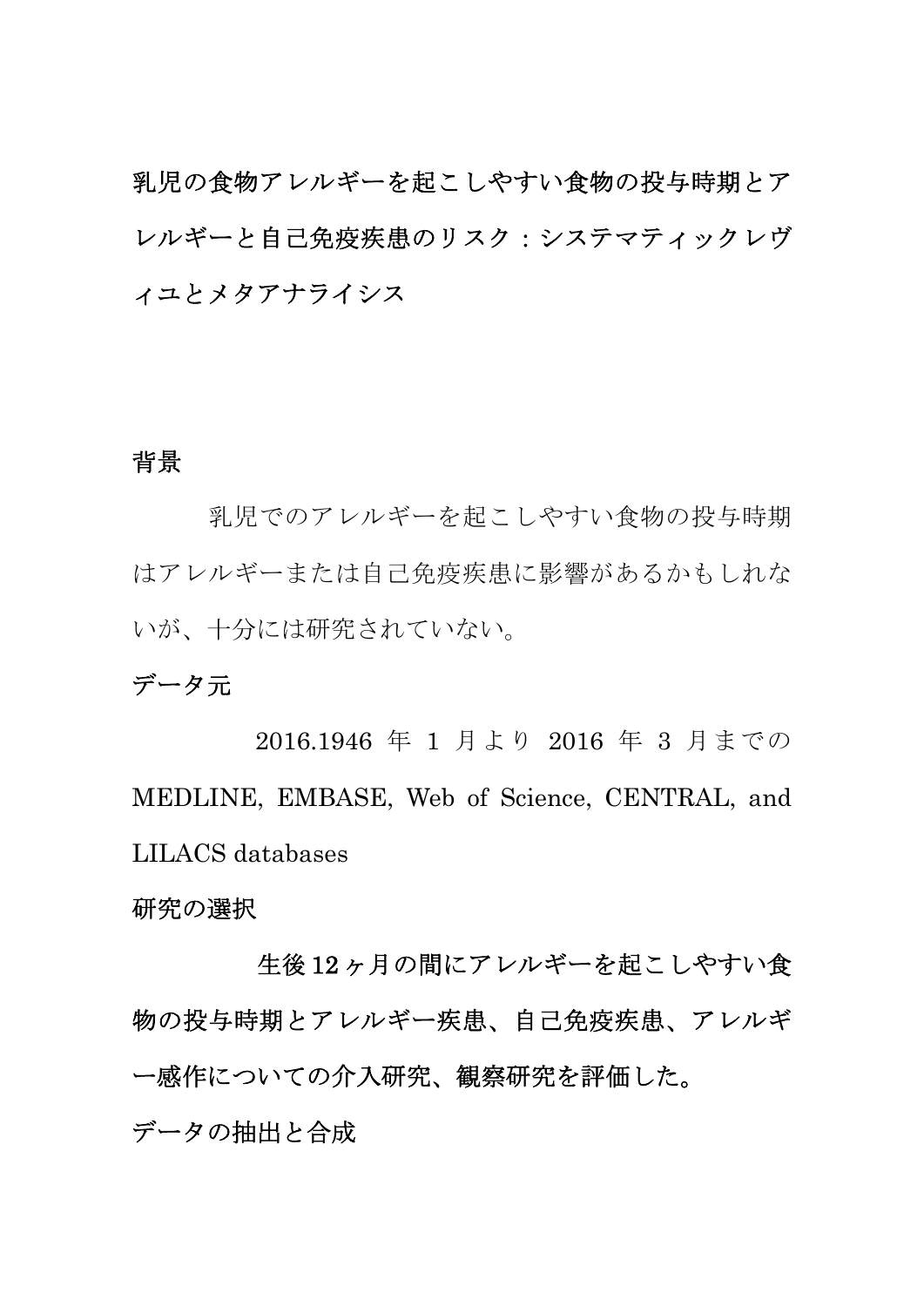Generic inverse variance と無作為効果モデルの Mantel-Haensze 法を使用してメタアナライシスとために 抽出し複製と合成をした。 GRADE をエビデンスを確かめ るために使用した。

## 主な結果と方法

 喘鳴、湿疹(アトピー性皮膚炎)、アレルギー性鼻 炎、食物アレルギー、アレルギー感作、Ⅰ型糖尿病、ツエリ アック病、炎症性腸疾患、自己免疫性恒常性疾患、若年性関 節リウマチ

#### 結果

 16289 のオリジナルタイトルから204のタイト ル、146の研究を抽出した。5つの試験(1915 名の参加 者)では 4-6 ヶ月の間に卵を投与した中程度のエビデンスで は卵アレルギーのリスクを下げた(リスク率[RR], 0.56; 95% CI, 0.36-0.87; I2 = 36%; P = .009)。卵アレルギーでの集団で の絶対リスク低下は 5.4%で 1000 人中 24 名であった。ピー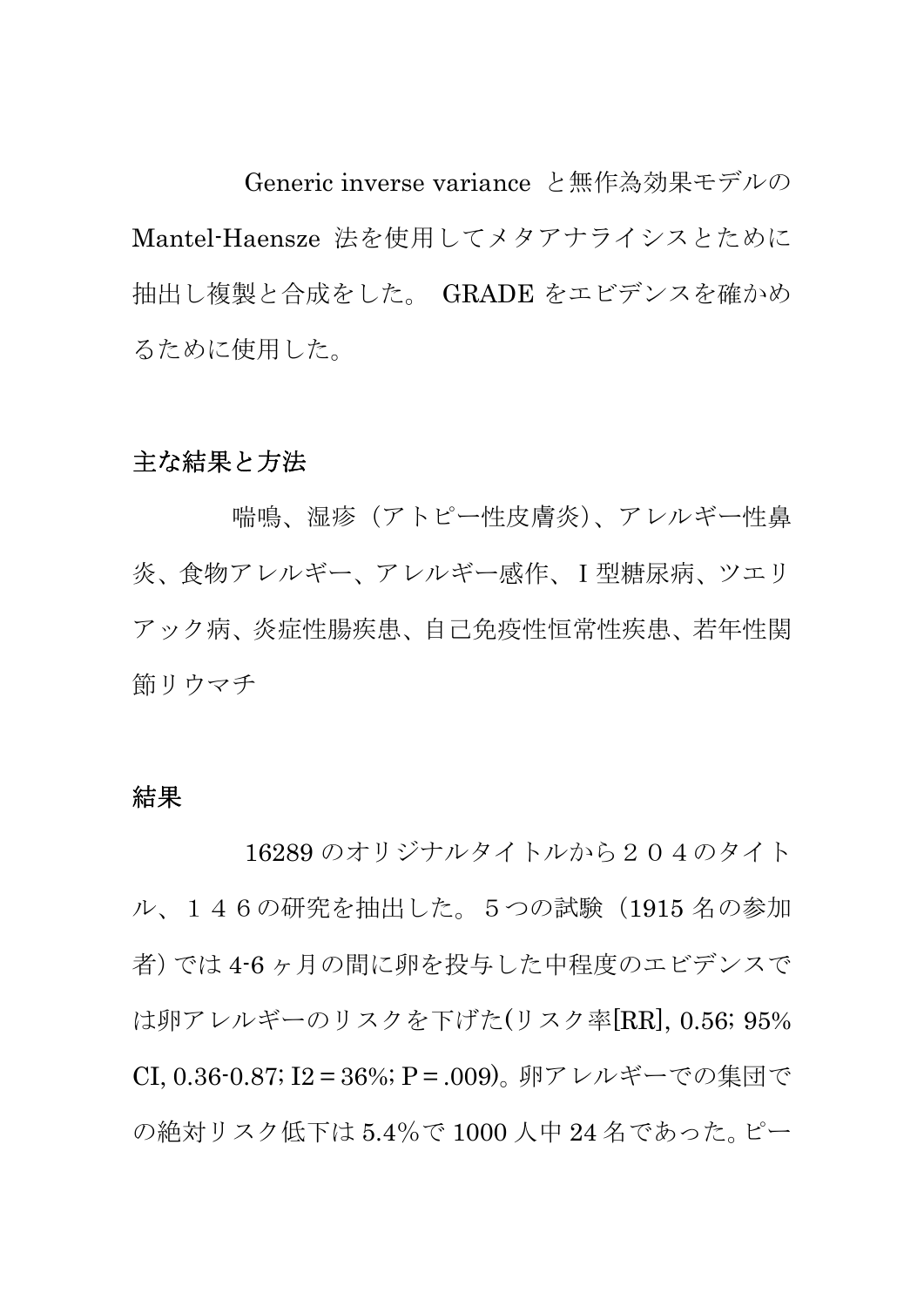ナツを 4-11 ヶ月の間に投与した2つの試験(1550 人)でも 中程度のエビデンスではピーナツアレルギー減少がみられ た(RR, 0.29; 95% CI, 0.11-0.74; I2 = 66%; P = .009)。ピーナ ツを 4-11 ヶ月の間に投与した2つの試験(1550 人)でも中 程度のエビデンスではピーナツアレルギー減少がみられた (RR, 0.29; 95% CI, 0.11-0.74; I2 = 66%; P = .009)。集団での ピーナツアレルギー絶対低下は 2.5%で 1000人当たり 18人 であった(95% CI, 6-22 cases) 。エビデンスの確実性は効果 の不正確さと対象者と介入試験の非直接性のために低下し た。卵とピーナツ投与時期と他の食物アレルギーリスクとは 関連しなかった。低いまたは非常に低いレベルのエビデンス ではあるが、早期の魚の投与はアレルギー感作と鼻炎のリス クを下げた。 グルテンの投与時期はツエリアック病とは関 連しなかったし、早期のアレルギーを起こしやすい食物の投 与時期も高いエビデンスレベルで関連しなかった。

### 結論と関連性

このシステマティックレヴィユでは早期の卵とピ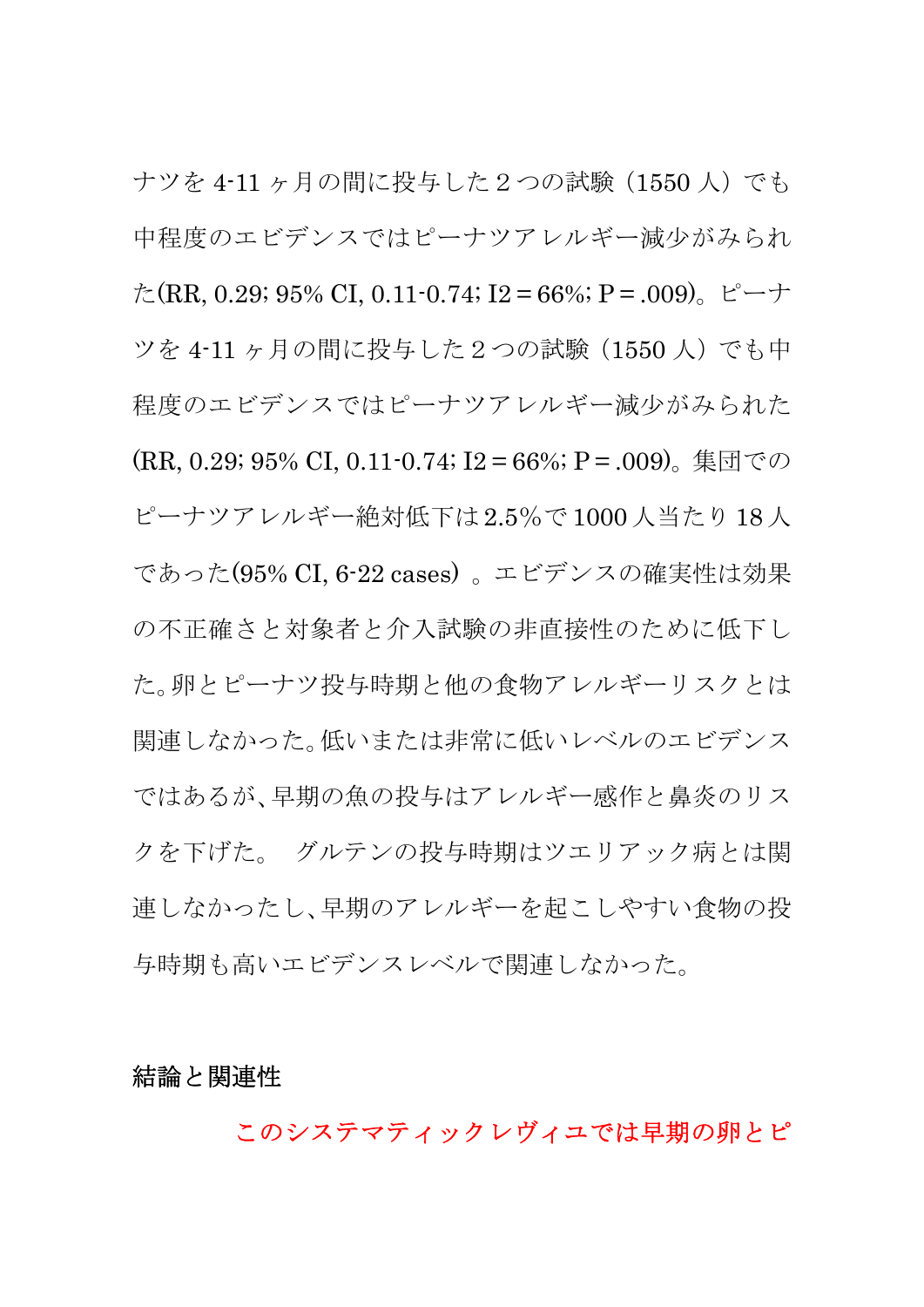# ーナツ投与は卵・ピーナツアレルギーのリスクを下げた。 これらの所見は研究の限界を考慮しなければならない。

- JAMA. 2016 Sep 20;316(11):1181-1192. doi: 10.1001/jama.2016.12623.
- Timing of Allergenic Food Introduction to the Infant Diet and Risk of Allergic or Autoimmune Disease: A Systematic Review and Meta-analysis.
- <u>Ierodiakonou D</u><sup>1</sup>, Garcia-Larsen V<sup>2</sup>, Logan A<sup>3</sup>, Groome  $A^3$ , Cunha  $S^2$ , Chivinge  $J^3$ , Robinson  $Z^3$ , Geoghegan  $N^3$ , Jarrold  $K^3$ , Reeves  $T^2$ , Tagiyeva-Milne  $N^4$ , Nurmatov  $U^5$ , Trivella  $M^6$ , Leonardi-Bee J7, Boyle RJ3.
- Author information
- Abstract
- Importance:
- Timing of introduction of allergenic foods to the infant diet may influence the risk of allergic or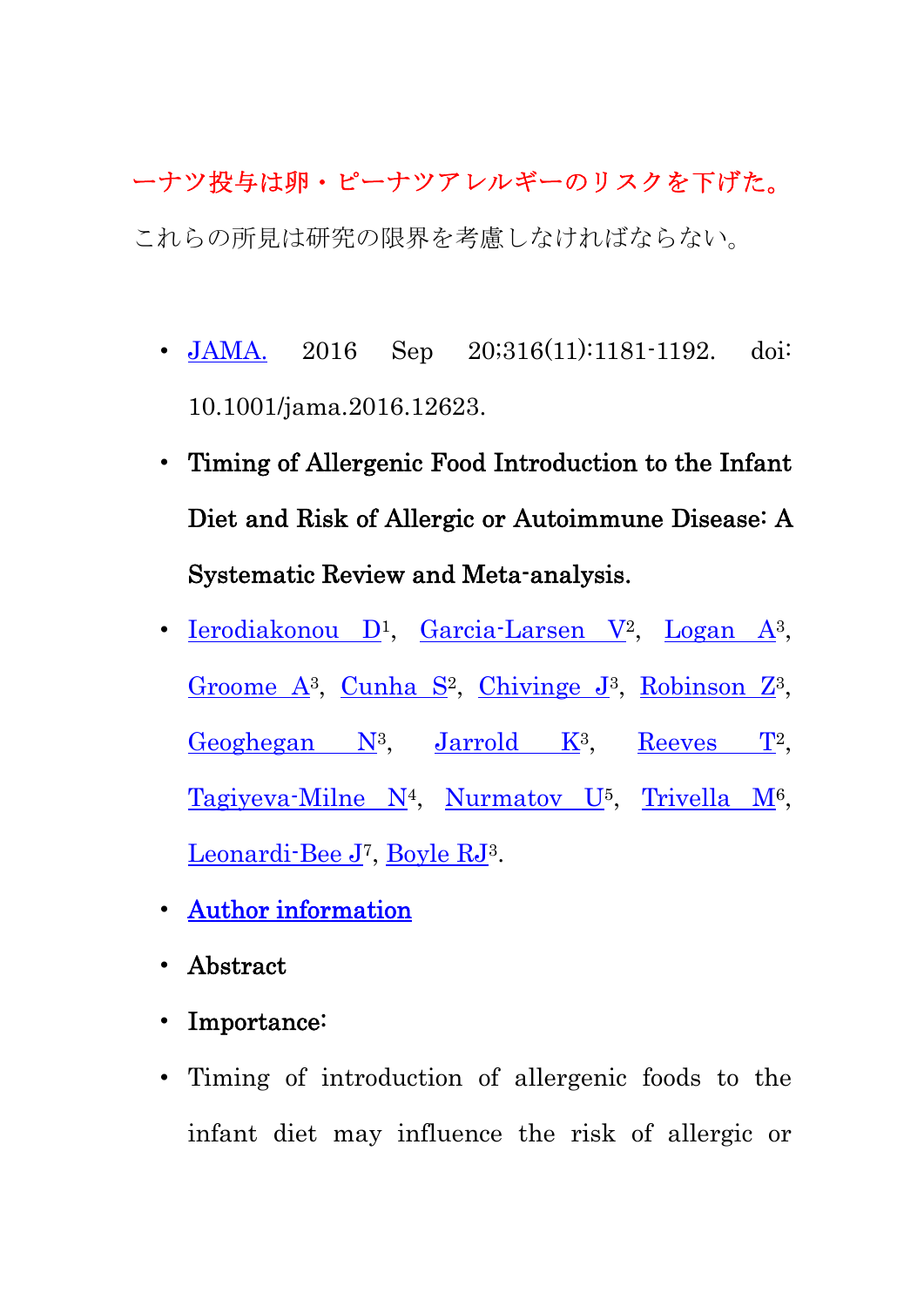autoimmune disease, but the evidence for this has not been comprehensively synthesized.

- Objective:
- To systematically review and meta-analyze evidence that timing of allergenic food introduction during infancy influences risk of allergic or autoimmune disease.
- Data Sources:
- MEDLINE, EMBASE, Web of Science, CENTRAL, and LILACS databases were searched between January 1946 and March 2016.
- Study Selection:
- Intervention trials and observational studies that evaluated timing of allergenic food introduction during the first year of life and reported allergic or autoimmune disease or allergic sensitization were included.
- Data Extraction and Synthesis: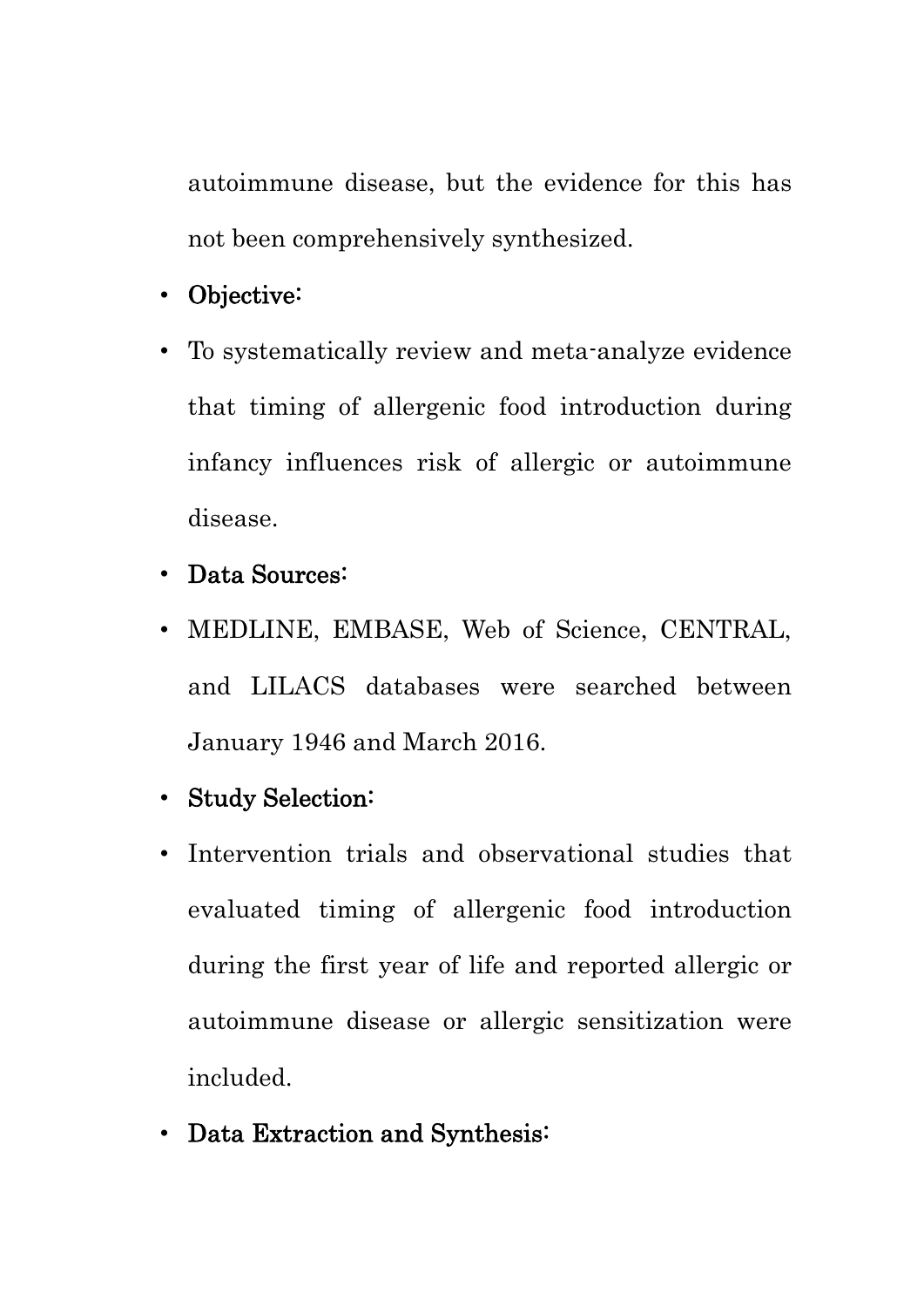• Data were extracted in duplicate and synthesized for meta-analysis using generic inverse variance or Mantel-Haenszel methods with a random-effects model. GRADE was used to assess the certainty of evidence.

## • Main Outcomes and Measures:

• Wheeze, eczema, allergic rhinitis, food allergy, allergic sensitization, type 1 diabetes mellitus, celiac disease, inflammatory bowel disease, autoimmune thyroid disease, and juvenile rheumatoid arthritis.

• Results:

• Of 16 289 original titles screened, data were extracted from 204 titles reporting 146 studies. There was moderate-certainty evidence from 5 trials (1915 participants) that early egg introduction at 4 to 6 months was associated with reduced egg allergy (risk ratio [RR], 0.56; 95% CI, 0.36-0.87; I2 = 36%;  $P = .009$ . Absolute risk reduction for a population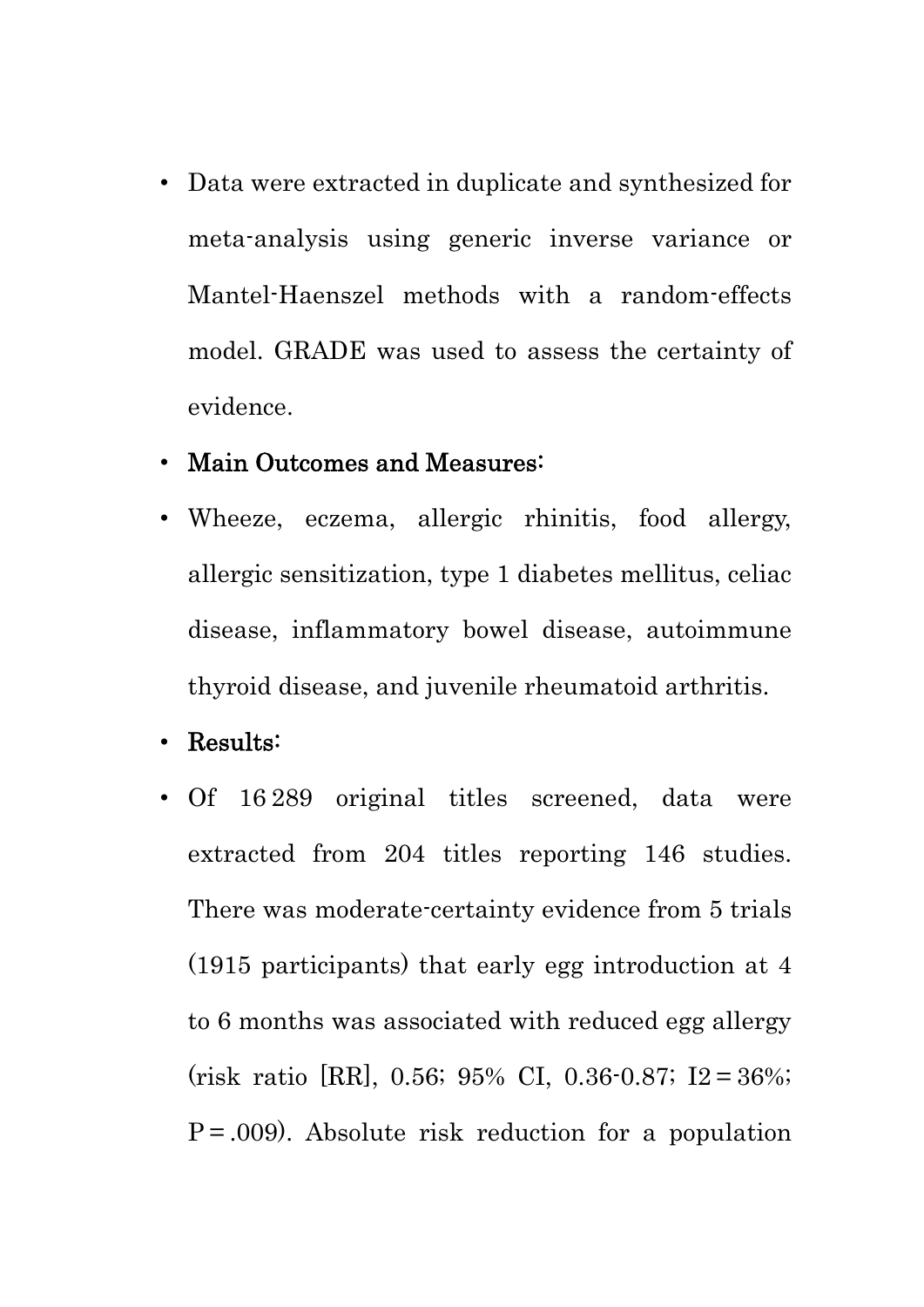with 5.4% incidence of egg allergy was 24 cases (95% CI, 7-35 cases) per 1000 population. There was moderate-certainty evidence from 2 trials (1550 participants) that early peanut introduction at 4 to 11 months was associated with reduced peanut allergy  $(RR, 0.29; 95\% \text{ CI}, 0.11 \cdot 0.74; I2 = 66\%;$  $P = .009$ ). Absolute risk reduction for a population with 2.5% incidence of peanut allergy was 18 cases (95% CI, 6-22 cases) per 1000 population. Certainty of evidence was downgraded because of imprecision of effect estimates and indirectness of the populations and interventions studied. Timing of egg or peanut introduction was not associated with risk of allergy to other foods. There was low- to very low-certainty evidence that early fish introduction was associated with reduced allergic sensitization and rhinitis. There was high-certainty evidence that timing of gluten introduction was not associated